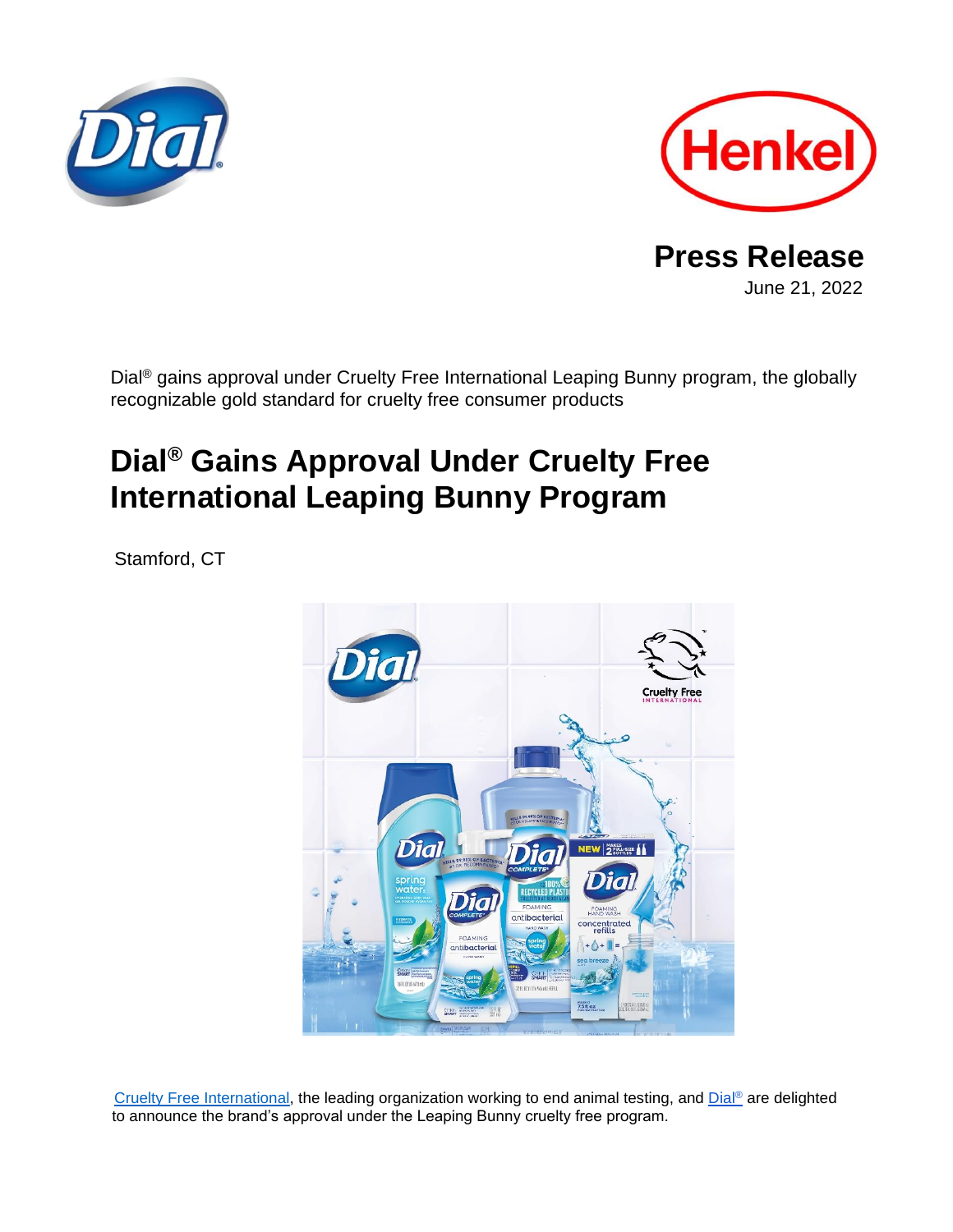Dial<sup>®</sup>, a trusted brand of almost 75 years, continues to evolve and look for ways to better the lives of consumers through its long-standing history of supporting healthy hygiene habits. Dial® is proud to announce that all its products are officially Leaping Bunny approved by Cruelty Free International. For Dial<sup>®</sup>, receiving this gold standard approval is another milestone in providing a clean that consumers can count on.

Martina Spinatsch, Vice President, Research and Development at Henkel, said: "*At Dial®, we continue to strive to make a meaningful difference in our consumers' lives by providing them with trusted products. We know that choosing beauty and personal care products with high cruelty free standards has become increasingly important to consumers. We are thrilled to be recognized by Cruelty Free International and gain the Leaping Bunny approval for all Dial® products."*

The Cruelty Free International Leaping Bunny is the globally recognizable gold standard for cruelty free cosmetics, personal care, household and cleaning products with requirements that go above and beyond laws restricting animal testing. Approval must be given to all of a brand's finished products - individual products or items cannot be approved in isolation. For Dial® to be approved, it had to forensically investigate its entire supply chain, including all raw materials and individual ingredients. Cruelty Free International's Leaping Bunny is the only cruelty free approval that requires a supplier monitoring system to be implemented by the brand, supply chain verification to ingredient manufacturer level, adherence to a fixed cut-off date policy, and acceptance of ongoing independent audits to ensure compliance.

Michelle Thew, Cruelty Free International CEO *said, "Dial® has been a much-loved household name in the US for more than 70 years. We're delighted to grant Dial® personal and beauty care products Leaping Bunny approval, showing that being cruelty free really is for everyone. Leaping Bunny approval is rigorous and can take many months. Congratulations to Dial® and welcome to the Leaping Bunny family."*

Dial<sup>®</sup> will be enlisting the support of its recently announced Count on Clean Crew to help share the message of its Leaping Bunny approval. The Count on Clean Crew consists of experts in their fields who will continue to communicate the Dial<sup>®</sup> brand mission and initiatives to promote healthy hygiene habits. Dial<sup>®</sup> is thrilled to enlist the support of Count on Clean Crew members [Jhánneu](https://www.instagram.com/jhanneu/) (Sustainability Content Creator), [Danielle Maltby](https://www.instagram.com/dmmaltby/) (Registered Nurse) and [Rosie Acosta](https://www.instagram.com/rosieacosta/) (Wellness Content Creator and Author) to spread the word about the wide selection of Dial® Leaping Bunny approved cruelty free hand and body wash products.

For more information on Dial®, visit [DialSoap.com](https://www.dialsoap.com/) and @Dial across social media channels.

## **About Dial®**

America's trusted brand for almost 75 years, Dial® delivers clean, healthy-looking skin for you and your family with products for women, men, and kids. From bar soap, body wash, and liquid hand soap, our products provide a variety of benefits, including products that offer moisturization, exfoliation or replenishment. Count on Clean. [www.dialsoap.com.](http://www.dialsoap.com/)

#### **About Henkel in North America**

In North America, Henkel operates across its three business units: Adhesive Technologies, Beauty Care, and Laundry & Home Care. Its portfolio of well-known consumer and industrial brands includes Schwarzkopf® hair care, Dial® soaps, Persil®, Purex®, and all® laundry detergents, Snuggle® fabric softeners as well as Loctite®, Technomelt® and Bonderite® adhesives. With sales close to 6 billion US dollars (5 billion euros) in 2021, North America accounts for 25 percent of the company's global sales. Henkel employs over 8,000 people across the U.S., Canada and Puerto Rico. For more information, please visit [www.henkel](http://www.henkel-northamerica.com/)[northamerica.com,](http://www.henkel-northamerica.com/) and on Twitter [@Henkel\\_NA.](https://twitter.com/Henkel_NA)

#### **About Cruelty Free International**

Cruelty Free International is the leading organization working to create a world where nobody wants or believes we need to experiment on animals. Our dedicated team are experts in their fields, combining awardwinning campaigning, political lobbying, scientific and legal expertise and corporate responsibility. Educating,